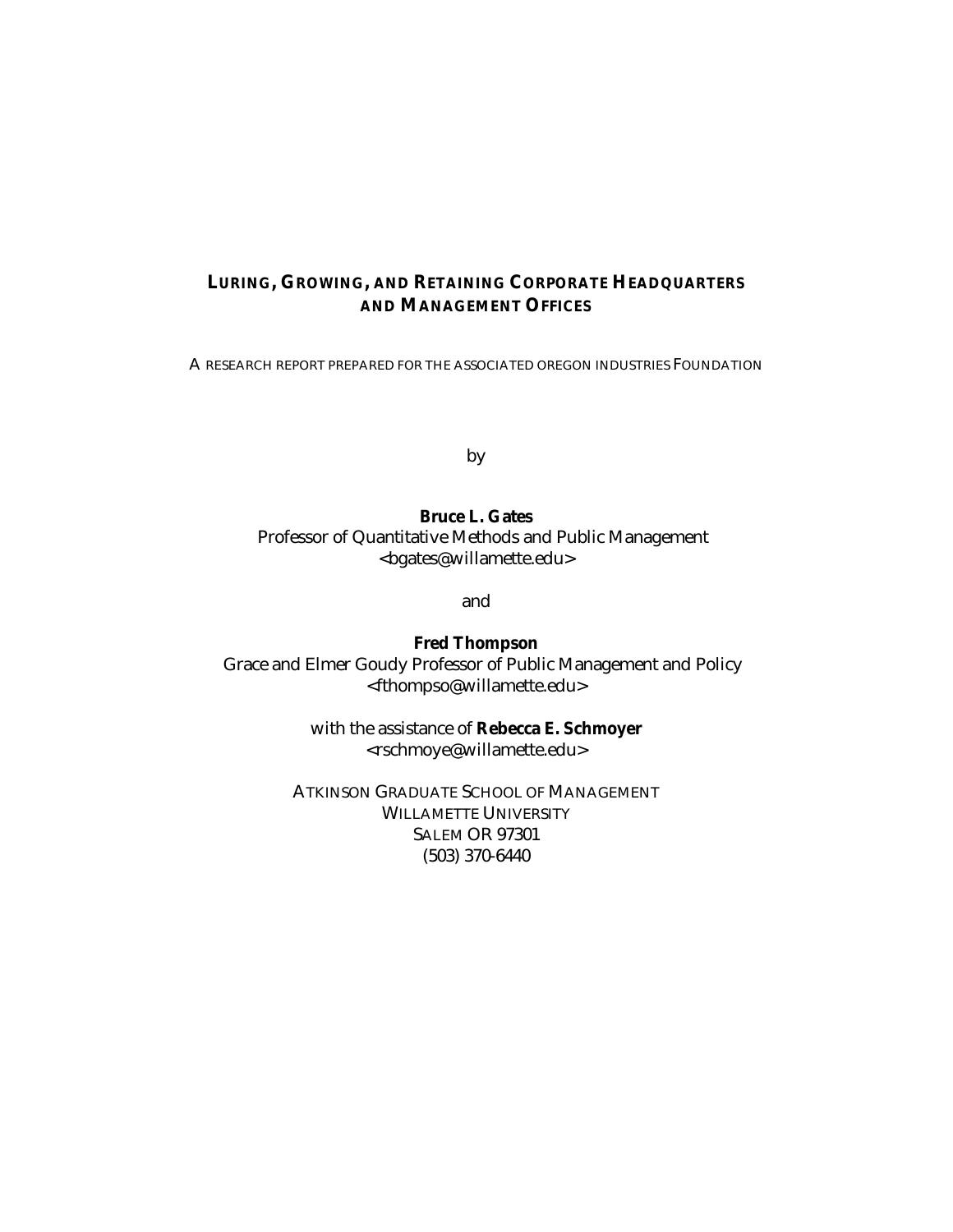# **TABLE OF CONTENTS**

| <b>EXECUTIVE SUMMARY</b>                                    | 2  |
|-------------------------------------------------------------|----|
| <b>INTRODUCTION</b>                                         | 4  |
| Where do we find corporate                                  |    |
| HQs?                                                        | 4  |
| Why are HQs where they are?                                 | 5  |
| Most HQs stay put, but some<br>are moving to the suburbs    | 8  |
| Many have tried to woo HQs,<br>few have succeeded           | 9  |
| If we can't get firms to relo-<br>cate their HQs, how do we |    |
| grow our own?                                               | 10 |
| <b>CONCLUSIONS</b>                                          | 11 |
| <b>BIBLIOGRAPHY</b>                                         | 12 |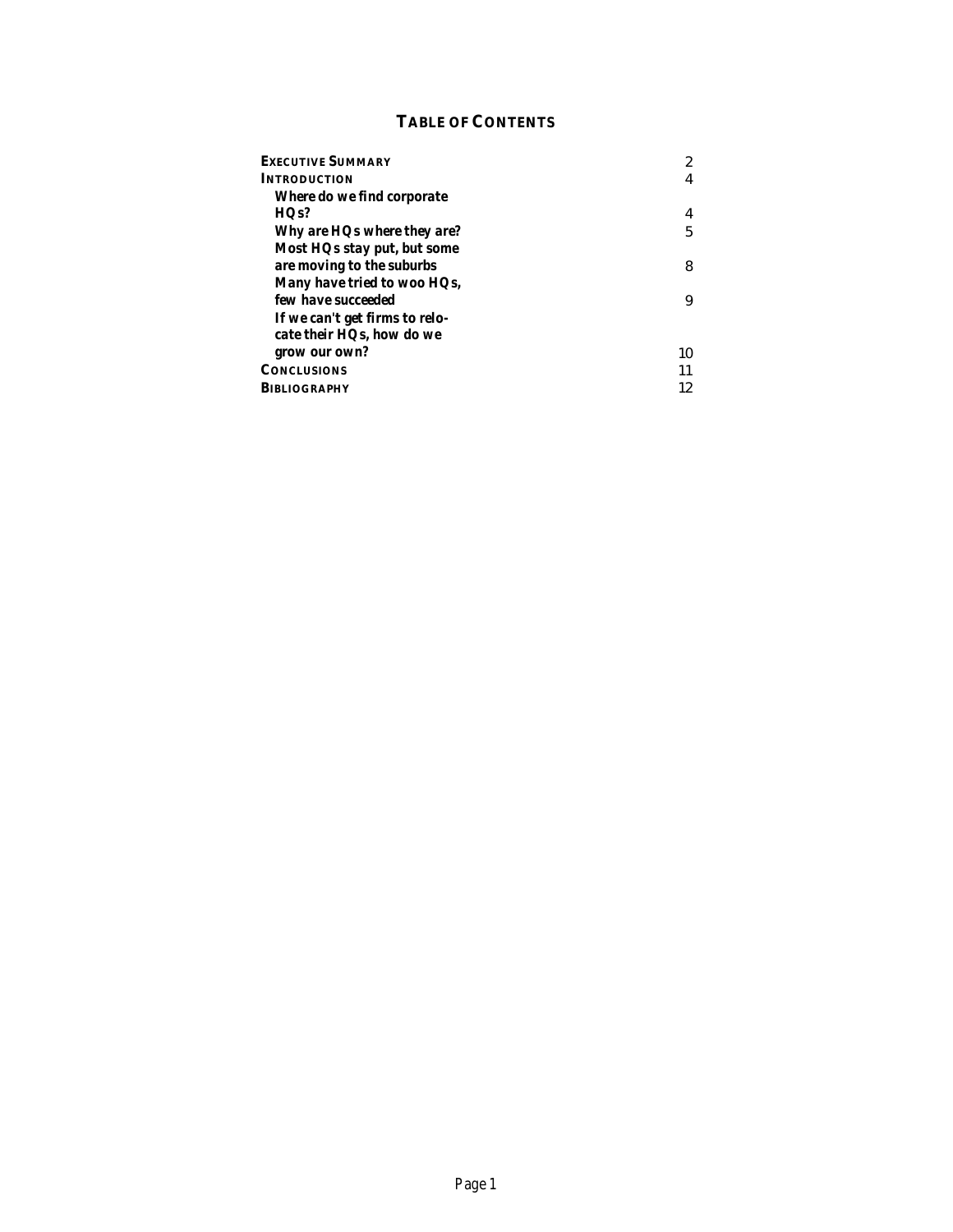#### **EXECUTIVE SUMMARY**

Jobs are no longer enough. Policy makers today are often more concerned about job quality than mere numbers. Corporate headquarters offices provide first rate jobs. They also provide a variety of positive spillovers for the community at large and its institutions. Moreover, they provide the benefits while imposing few, if any, environmental burdens on their neighbors and hosts. Luring, keeping, and growing corporate headquarters makes a lot of sense. The problem is how to do it.

We were asked by the AOI Foundation to find out how to attract more corporate headquarters to Oregon. We began by identifying the factors that influence the location of company headquarters (HQs). We learned that:

• Corporations largely stay put — their HQs remain near where they started. Where they started often depended upon proximity to core resources and/or allies required by the firm: access to spruce and lakefront property for Boeing's seaplanes, programmers for software developers, governmental regulators for firms that were responding to deregulation opportunities. HQ locations have tended to become less concentrated over the last forty years and increasingly suburbanized.

• Markets tend to reward firms for relocating headquarters from central city locations to lower-cost suburban locations.

• Spatial dispersion has been retarded by mergers and acquisitions — acquiring firms tend to keep their HQ locations, and they are more likely to be headquartered in traditional locations than are acquired firms.

• Public policies designed to attract HQs are rarely successful, although the results of Singapore's recent efforts to develop service, venture capital, and R&D networks merit examination.

• High concentrations of major HQs are associated with conditions that are favorable for growing successful firms. These especially include:

- 1. Well-developed R&D and vigorous venture capital networks.
- 2. Some kind of forum often provided by a top notch university or hospital that serves as a center for idea-sharing and productive collaboration, either within or between industries.
- 3. A well-developed service infrastructure, especially including communications and high quality air-service.

• Public policies designed to attract manufacturing and similar activities do not seem to significantly influence the location of HQs.

- 1. State development and regulatory policies are less important than metropolitan amenities and initiatives to HQ location. There is often as much or more variance in the conditions that are favorable for growing successful firms within states as between states. For example, Seattle is at or near the top in most surveys of attractive areas for business; Spokane usually ranks near the bottom.
- 2. Corporate taxes matter. It's not the rate that counts, but primarily the treatment of capital gains and tax-code provisions governing the apportionment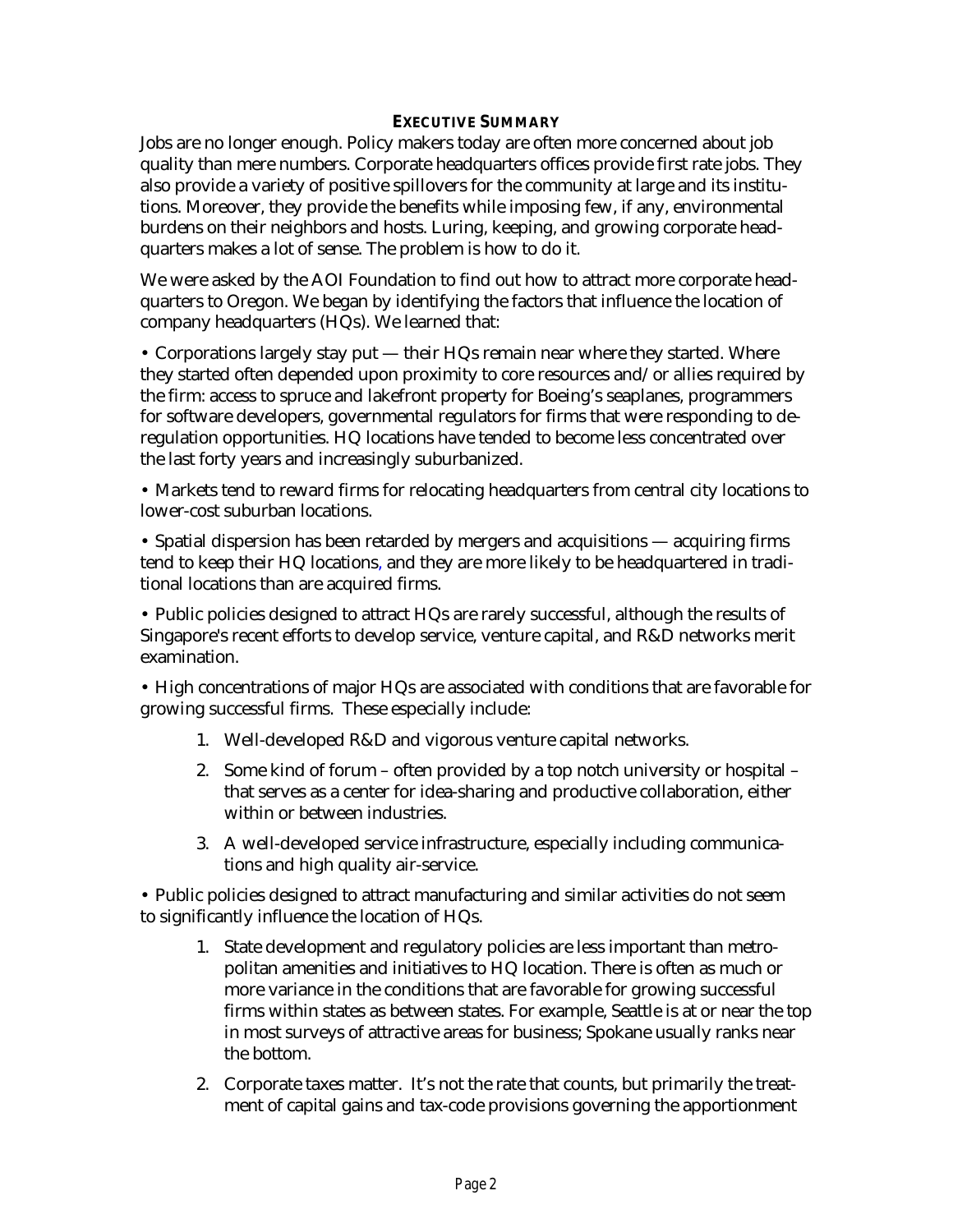of corporate income. The IRS, however, imposes more or less uniform apportionment provisions nationwide. Personal income taxes do not seem to matter at all; neither do sales or real estate taxes, which was a surprise to us.

While we have no reason to believe that substantially more Oregon firms are acquired by out-of-state firms than there are out-of-state firms acquired by Oregon firms, we know that Oregon loses 70 to 90 percent of the HQs of its firms that merge with or are acquired by larger firms.

Given these findings, it is not surprising that Oregon has somewhat fewer corporate HQs than would be predicted by its population or state product (GSP), although not significantly so. Despite having two successful high-tech metropolitan growth areas, Portland-Vancouver and Eugene-Springfield, Oregon scores moderately low on several of the conditions that are favorable for either attracting or growing successful firms. We may be no better at keeping them.

As a result of these findings we would recommend that:

- 1. Oregon policy makers concentrate less on trying to attract corporate HQs and more on improving the conditions that are favorable for growing and keeping successful firms, at least until more information is available.
- 2. Study Oregon's recently successful startups to better understand the state's unique strengths and weaknesses in growing firms.
- 3. Study factors that would encourage keeping Oregon's HQs at home. Could the state facilitate employee takeovers? What else could Oregon do to keep its firm's HQs at home?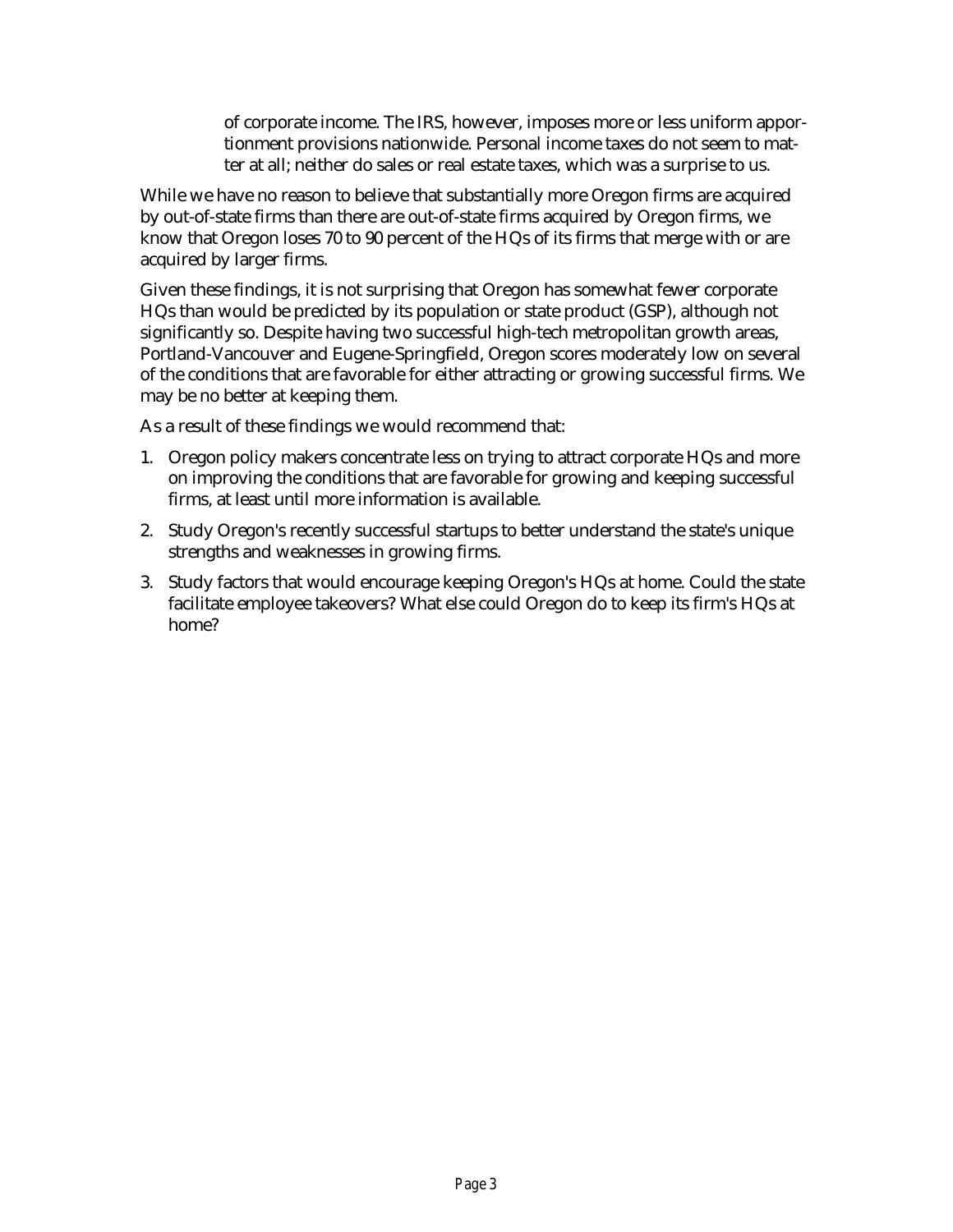# **LURING, GROWING, AND RETAINING CORPORATE HEADQUARTERS**

It is no secret that corporate headquarters offices and management centers are good places to work: in a nutshell, headquarters offices are relatively high paying, clean and safe places to work. Take pay. In 1972 average weekly wages for Oregon workers in manufacturing, wood products, and business offices each average about \$175. By 1999, it was about \$550 for the first two groups and nearly \$900 for the third.

In terms of serious workplace injuries, the comparison is even more dramatic -- office jobs are five to eight times safer than manufacturing, logging, or lumber-mill work. Carpal tunnel not withstanding, chronic injuries are also rarer among office workers. Consequently, office workers remain in the active workforce on average seven to eleven years longer than manual laborers -- contributing their productivity to the community and not drawing disability payments.

Good jobs are not the only benefits that result from the presence of corporate HQs. HQs are very good neighbors. The location of administrative and technological activities strongly influences the economic development of regional economies. Among significant factors cited are: agglomeration effects and the creation and maintenance of regional communications and specialized contact networks; ancillary business services; and enrichment of the technology base (Malecki, 1980). Moreover, corporate HQs make disproportionate contributions to the social capital of their home communities. They provide the civic leaders, the board members for local and regional educational, eleemosynary, cultural, and religious organizations, and the support that is needed to maintain a rich variety of volunteer activities, social services, interest groups, and institutions.

# *Where do we find corporate HQs?*

We started by counting the number of *Fortune* 500 and *Fortune* 1000 firms headquartered in each state (April, 1999 list). We found that:

- **EXECUTE:** California has the greatest number of *Fortune* 1000 headquarters -- one hundred and one.
- ß Four states (Alaska, North Dakota, Vermont, and West Virginia) have no *Fortune* 1000 headquarters.
- **The median number of** *Fortune* 1000 headquarters is eight per state.
- **EXECT** New York has the maximum number of *Fortune* 500 headquarters -- fifty-nine.
- **Eleven states (Hawaii, Montana, New Hampshire, Nevada, South Carolina, Wyo**ming, Alaska, North Dakota, South Dakota, Vermont, and West Virginia) have no *Fortune* 500 firms.
- **The median number of** *Fortune* 500 headquarters is five per state.

Four *Fortune* 500 and nine *Fortune* 1000 firms were headquartered in Oregon when the lists were compiled. On the 7th of December 1998, however, ScottishPower, a UK multiutility, announced a merger with PacifiCorp. The combination will be called Scottish-Power and headquartered in Glasgow, although its US head office will remain in Portland. The merger is expected to become final in October of this year. And, in May of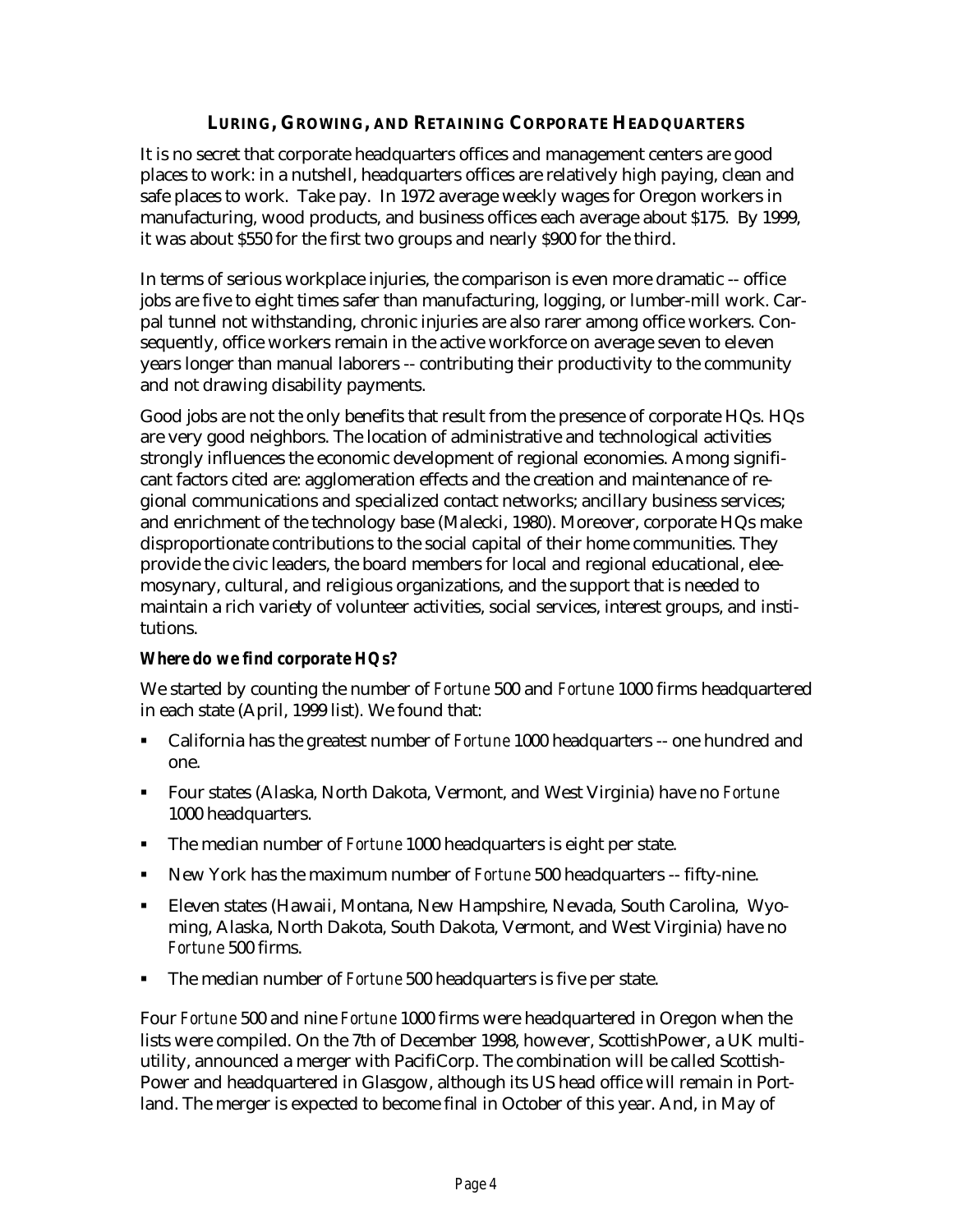1999, the Fred Meyer Corporation merged with The Kroger Company, which is headquartered in Cincinnati, Ohio. Both Fred Meyer and PacifiCorp were relatively large *Fortune* 500 companies, ranking 104th and 168th in 1999 respectively. Their loss brings Oregon's 1999 *Fortune* 1000 and 500 company headquarters count to 7 and 2 respectively. The remaining *Fortune* 500 companies headquartered in Oregon are Nike and Willamette Industries.

These findings raised the following questions:

- What economic or other factors explain the state-by state variation in the number of headquarters? Why are HQs located where they are?
- Compared to other states (including the District of Columbia), is Oregon different than might be expected? If so, where, how, and why?

## *Why are HQs where they are?*

The importance of factors influencing the location of corporate headquarters varies by industry and era of origin. Historical accidents as random as Phil Knight's love of Oregon and his alma mater or the presence of raw materials, such as timber, often provide the best explanation for the location of a firm's headquarters, since firms rarely move their HQs far from their place of origin (Rogerson, 1996).

Past research on the location of corporate headquarters in the US showed that at least half of the interstate variation in the pattern could be explained by population size or state product (Semple, 1973; Semple & Phipps, 1982). This research also showed that the largest metropolitan areas in the United States, which by and large are located within the Northeast and Midwest, were the main steering points in the American economic system and were home to a high concentration of corporate headquarters.

Nevertheless, time-series analysis of corporate HQ location patterns clearly indicates that corporate control has become regionally less concentrated over the last forty years. Based on an analysis of the largest 500 industrial corporations over time, Stephens and Holly (1981) identified a trend toward a more balanced distribution of HQs on a regional basis. Albeit reduced, they noted a persistent concentration of HQs in the Northeast and Midwest), as well as great stability within the rank size hierarchy. More recently, Ward (1994) produced additional evidence supporting the endurance of these trends.

The stability of the rank size hierarchy of American firms and the persistence of a relatively high number of HQs in the Northeast and Midwest are due in part to spatial shifts in headquarter and asset relocation resulting from mergers and acquisitions. Bigger fish tend to gobble up smaller ones and for historical reasons the big fish were more likely to be headquartered in the Northeast and Midwest. Hence, mergers and acquisitions have tended to offset somewhat the trend toward greater regional dispersion of HQs (Semple & Phipps, 1982; Shilton & Webb, 1995; see also Holloway & Wheeler, 1991).

Revisiting this issue for the AOI Foundation, we regressed the number of 1999 *Fortune* 1000 headquarters against state economic and population variables using data obtained from the US Bureau of the Census, including:

• 1996 gross state product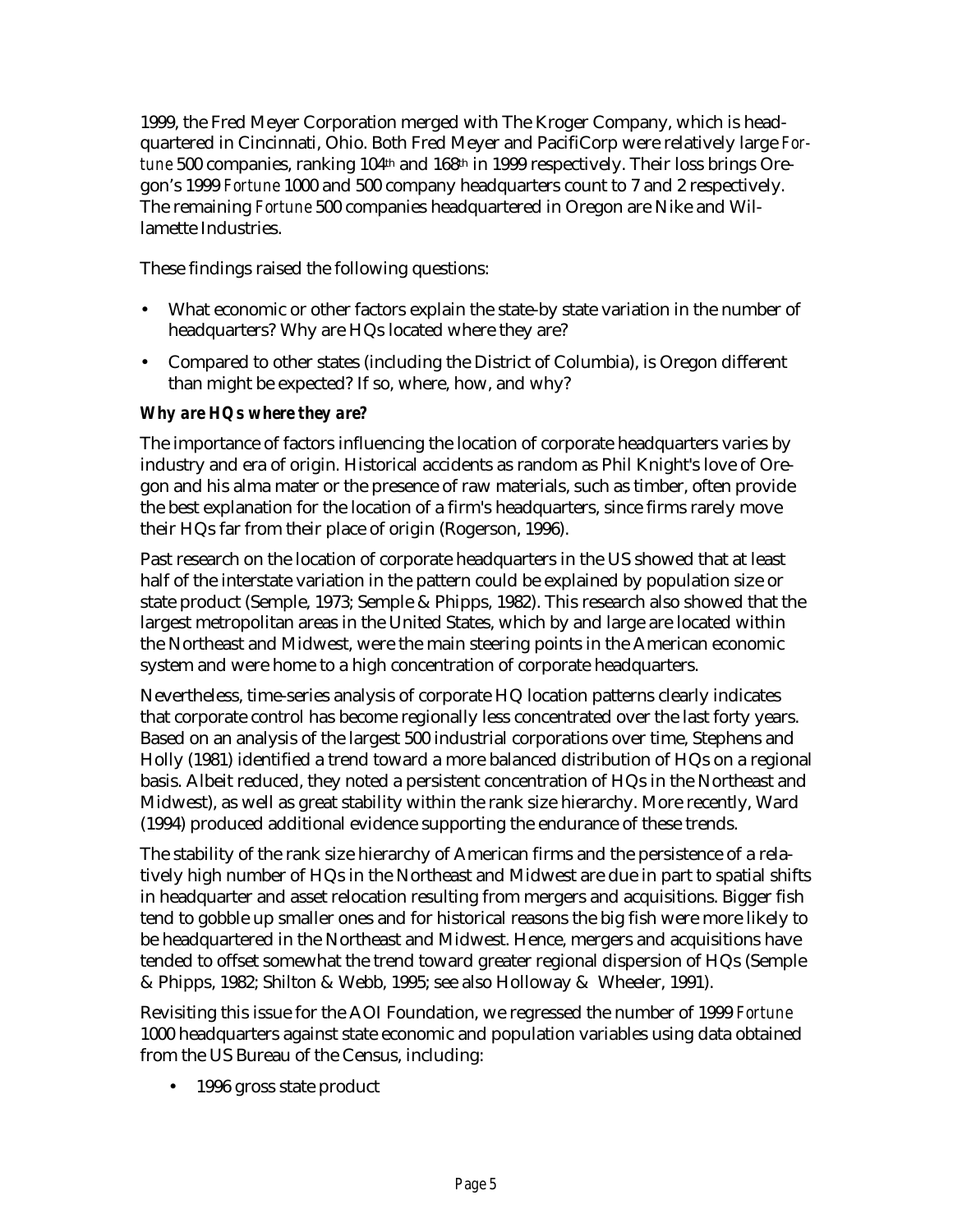• 1996 state and local taxes including: personal income, corporate income, general corporate, and total state tax collections

We found the two simplest regression models -- using either state population or GSP as



**Figure 1: Number of** *Fortune* **1000 Headquarters v. State Population**

predictors -- had roughly the same predictive power. The model using population as the predictor explained 83% of the variability in *Fortune* 1000 headquarters and is shown in Figure 1. The model using gross state product as the independent variable explains about 88% of the state-to-state variability in the number of *Fortune* 1000 headquarters and is shown in Figure 2. The explanatory power of either of our two models is 30 to 40 percentage points higher than those constructed by Semple and Phipps barely 15 years ago. That both population and gross state product have become better predictors means that HQ location more closely follows (or is lead by) state-to-state population and economic change. As such, our results provide significant evidence for a profound dispersion in HQs over the period.

Despite this, the persistent concentration of HQs in Northeastern and Midwestern states remains evident in our analysis as well. New York, Connecticut and Ohio are statistical "outliers," having far more HQs than would be expected on the basis of state product or population alone. Florida is a persistent outlier too, with far fewer HQs than might be expected. Its high percentage of elderly and contribution to GSP by tourism are likely explanations for Florida's divergence. These results can easily be seen in Figures 1 and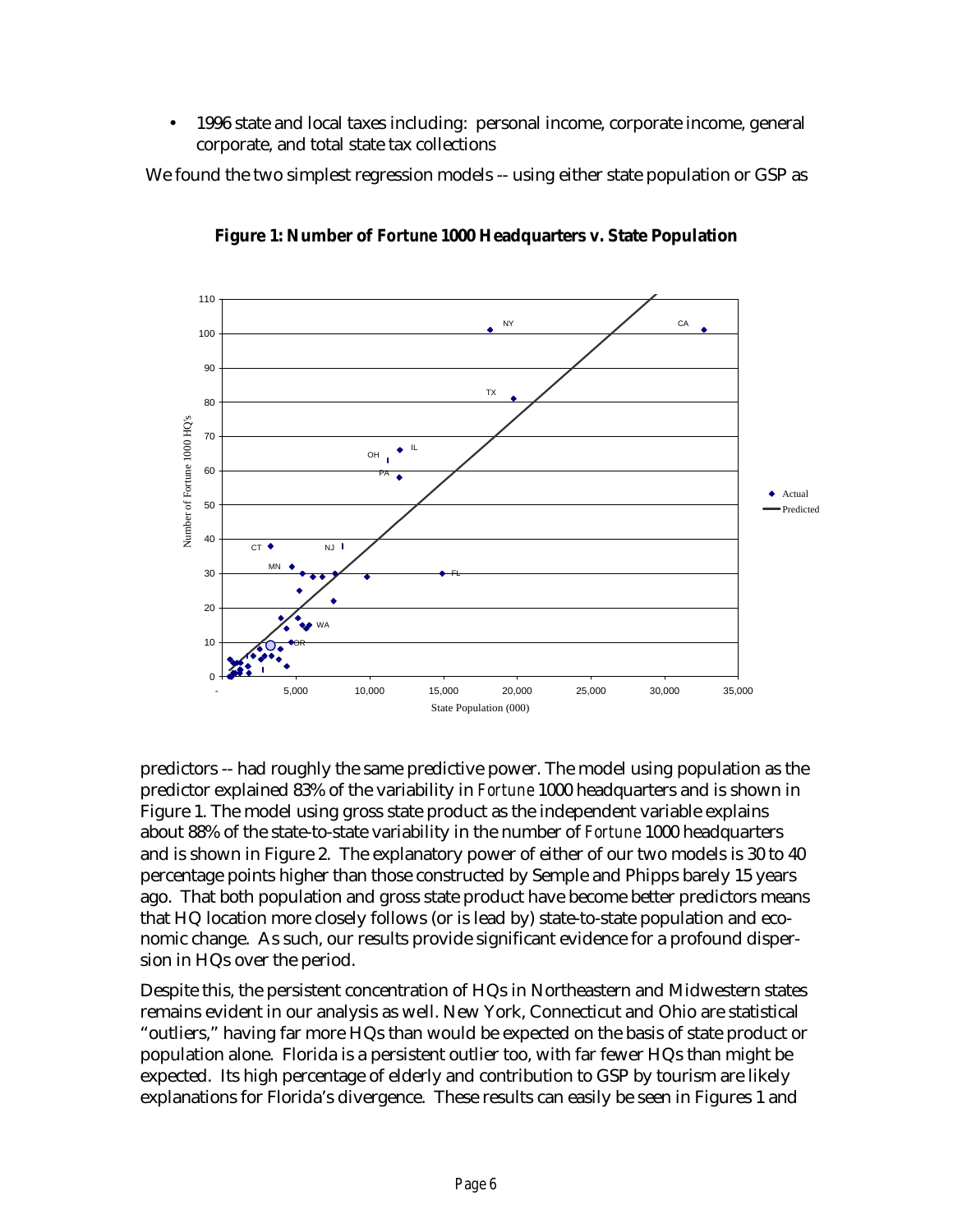2, where we've identified those states that have large divergence from the regression predictions. Though not all are statistically significant outliers, states with more HQs





than might be expected are, with the exception of Texas, located in the Northeast or Midwest. (Note that Oregon is indicated by a large gray dot at the lower left-hand corner of either figure).

In an effort to further explain the concentration, we added an indicator variable to our model that identified if a state was located in either the Northeast or Midwest. The variable was highly significant statistically and contributed about 3 percentage points in explanatory power in both models. The results suggest that Northeastern and Midwestern states average between 8 and 9 more Fortune 1000 HQs than either population or GSP would lead us to believe.

The rapid rate of dispersion of HQs in the last twenty years is largely the result of economic growth in the sunbelt and the huge increase in the number of successful startups in the South and West (Ward, 1994; Stephens & Holly, 1981). But it is also influenced by variations in locational patterns by industry or line of business. The HQs of older, often low-tech firms are still more likely to be found in the Northeast and Midwest.

The HQs of newer, often high-tech firms are now primarily clustered on the West Coast, the South, and the Southwest (DeVol, 1999). For a variety of reasons metropolitan areas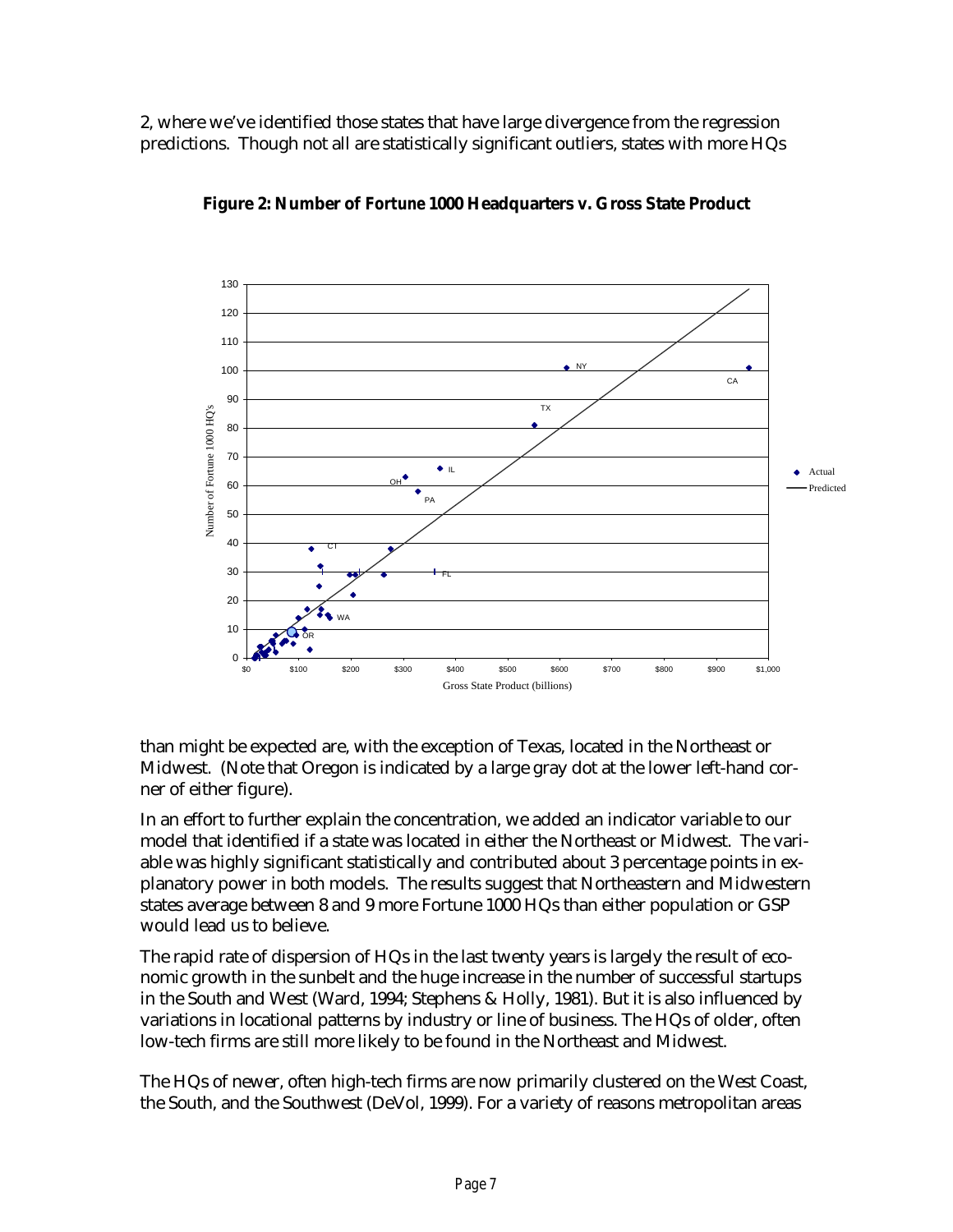on the West Coast, the South, and the Southwest have been far more successful at growing information age firms than their counterparts in the Northeast and Midwest (Holloway & Wheeler, 1991).

It would be understandable if the relevance of this conclusion to Oregon were somewhat less than obvious. Our *Fortune* 1000 model using population as the independent variable predicts that Oregon, with a 1998 population of 3.3 million, should have about 12 *Fortune* 1000 firms located here. Our model using gross state product predicts that Oregon, with a 1996 GSP of \$87 billion, should have about 10 *Fortune* 1000 headquarters. Oregon's 9 (or 7 if Fred Meyer and PacificCorp are eliminated) is less than either model predicts.

Nevertheless, we suspect that Oregon's success at growing information-age firms has, unfortunately been cancelled out by merger or acquisition-induced reductions in the declining sectors of the American economy. It is a fact that until very recently Oregon's small headquarters community was dominated by the declining extractive and energy sectors (see Rice, 1996). Notwithstanding this observation, Oregon's numbers are still within the margin of error of either of our simple models.

## *Most HQs stay put, but some are moving to the suburbs*

There is also evidence that corporate HQs are dispersing to the suburbs, where they can do so without surrendering their access to specialized contact networks, ancillary business services, and inter-metropolitan transportation and communications networks (Stephens & Holly, 1981; Rogerson, 1996). Ghosh, Rodriguez, & Sirmans (1995) provide empirical evidence on the stock price effects of relocating HQs to the suburbs. The stock market reaction is significantly positive when relocation decisions are attributed to cost savings, indicating that cost savings available at suburban locations outweigh any loss of enhancements associated with urban location. In contrast, they show that relocation decisions prompted by managerial self-interest and desire for luxurious offices elicit an adverse reaction from investors. This suburbanization trend is also apparently accelerating. Parent companies headquartered in the suburbs control subsidiary firms that have higher employment and sales than those headquartered in central cities. Likewise, parent companies headquartered in the suburbs have subsidiaries located at greater distances from HQ than parents headquartered in downtown locations. Nevertheless, despite the strength of this trend of suburbanization, it should be understood that central cities still house a sizable majority of HQs (Wheeler, 1986; Ward, 1994).

Because firm HQs tend to stay put, clusters of HQs are primarily associated with the conditions that are favorable for growing successful firms. In previous eras, access to factor inputs -- capital, labor, transportation, and raw materials -- were the principal determinants of regional advantage. Nowadays, these factor inputs are abundant and easily accessed via globalization. Locational advantage is now provided primarily by agglomeration economies or clustering (Porter, 1998). A cluster is a critical mass of firms in a particular location (a country, state, region, or city) linked by what Foss (1996) refers to as non-traded interdependencies. Access to a well-educated workforce, proximity to research facilities, networks of suppliers, local venture capital, and communications facilities seem to be the critical factors explaining differences in clustering and thereby the in-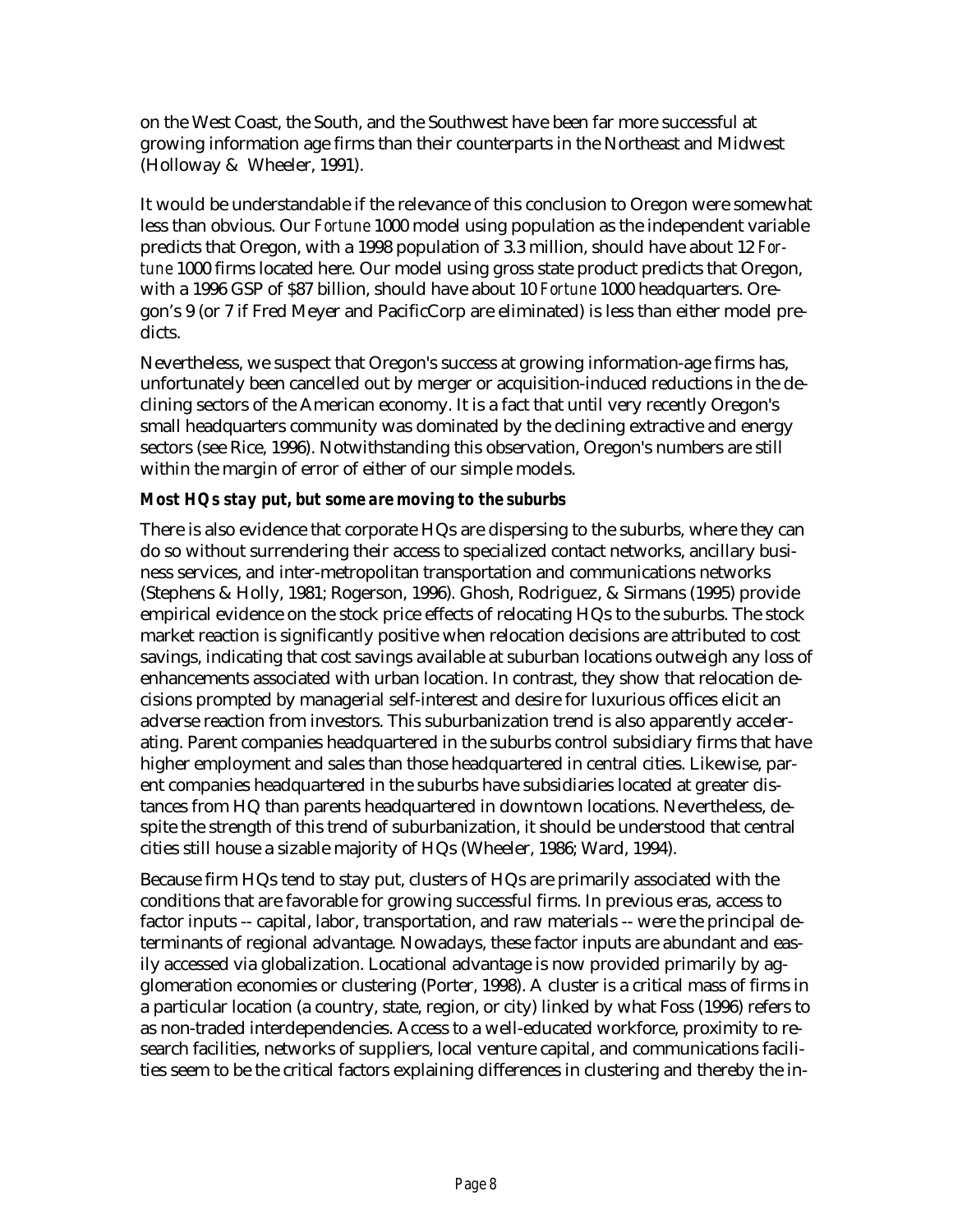cidence of successful startups.1 The variables that influence the location of manufacturing, logistics operations, etc. -- wage rates, rents, energy prices, and taxes -- are apparently much less important to explaining the success of startups or the location of HQ clusters (DeVol, 1999; Ahnstrom, 1984).

Our analysis tended to confirm the conventional wisdom about the unimportance of taxes to HQ location. In no instance were any of our tax variables significant predictors of the number of *Fortune* 1000 HQs in the presence of either population or GSP or when normalized using population or GSP. Moreover, the tax variables typically had the wrong signs (i.e., higher taxes were associated with more *Fortune* 1000 headquarters).<sup>2</sup> While this result initially surprised us, on reflection it makes perfect sense. HQs are a measure of economic vitality and, therefore, of both the willingness and the ability of the citizenry to pay for government services. Besides, there is no real reason for state corporate tax rates to influence HQ location. Effective state tax burdens depend primarily upon the location of sales and secondarily on the competence of the firm's accountants to manage income recognition. HQs rarely generate taxable income. Firms doing business within a single state may very well be oppressed by high corporate income taxes but for reasons already mentioned above are unlikely to relocate. The state tax liabilities of firms that do business in several states do not depend on the locations of their HQs, since tax liabilities are apportioned by income and income recognition is usually managed to minimize taxes.

## *Many have tried to woo HQs, few have succeeded*

 $\overline{a}$ 

Because corporate HQs, management centers, and research, development, and design facilities are both intrinsically attractive and apparently the basis for success in clustering, many jurisdictions have devoted a great deal of time, wine, and foregone tax revenue attempting to woo them. The members of the European Union have been especially ardent in their pursuit of corporate HQs and management centers. Their efforts have been primarily directed at North American and Asian firms establishing continental or regional HQs in Europe.

For the most part they have relied on the same panoply of blandishments as are used to attract manufacturing and logistics activities -- direct subsidies, capital grants, tax abatements, incentives, and special tax code revisions, low-interest loans, and the provision of plant and infrastructure (Anderson 1995; Douvier, 1994; Tomsett, 1998). The United Kingdom has also experimented with tax incentives aimed at reducing extraterritorial corporate tax liability and taxes on corporate dividends in an attempt to strengthen its position as a HQ location for holding companies (Tomsett, 1998). France has established a similar corporate tax regime favorable to expatriate earnings designed to ensure that it remains an attractive location for headquarters and management cen-

<sup>&</sup>lt;sup>1</sup> These factors are positively correlated with the incidence of unsuccessful startups as well. As is often the case more failures are needed to get more successes. We don't know whether or not these factors are related to higher rates of success, although there is some evidence that this might also be the case.

<sup>&</sup>lt;sup>2</sup> As with the number of headquarters, Oregon's tax burden is fairly typical. For example, state imposed taxes are 8.3 percent of GSP vs. the nationwide median of 9.1 percent.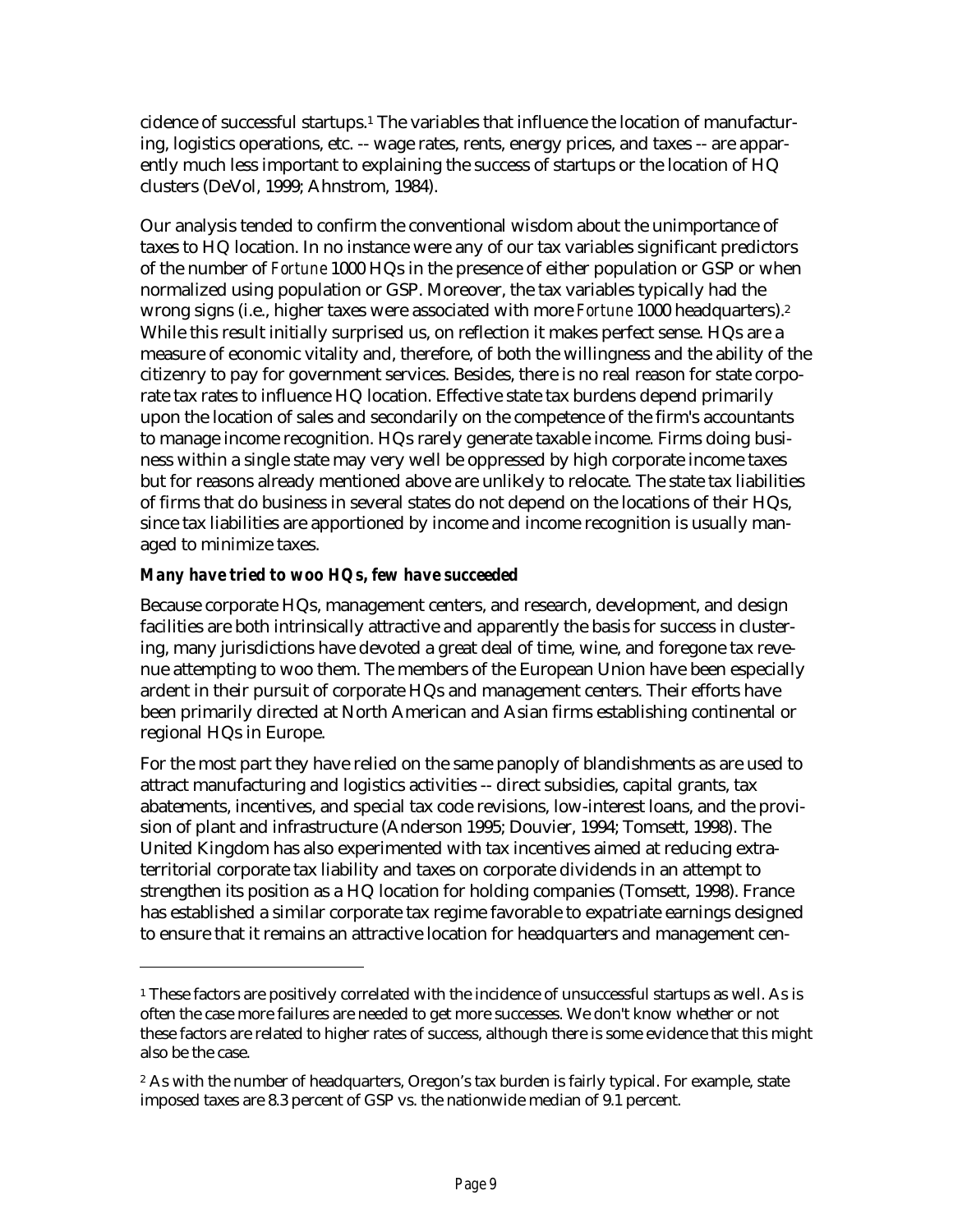ters, although this policy is aimed more at keeping firms at home than at luring them to France (Deysine de Bourqueney & Jouffroy, 1997). It is evident that these variations in the treatment of corporate income mean that location choice can strongly influence the cost of capital of multinational companies (Mignolet, Piraux, & Vereecke, 1997). It is much less clear that they have had a significant effect on the location of corporate HQs and management centers.

An analysis of the 500 largest European companies shows a concentration of corporate headquarters offices in London and Paris in 1973 which intensifies in the period 1973-88 (Meijer, 1993). This period also saw shifts in the location of corporate HQs and management centers from Northern to Southern Europe. The most significant losers in 1973-88 were the Ruhr and the Randstad.

One of the few studies that have attempted to evaluate the efficacy of using traditional lures to attract HQs looked the attempt of the Singapore Government to diversify its economic base by attracting regional office headquarters through tax allowances. Based on a survey of recipient companies, Perry (1992) found that the so-called operational headquarters incentive was largely ineffective. Subsequently, however, Singapore shifted its attention to upgrading of skill training and workforce quality, the development of high speed-internet access and state of the art telecommunications facilities (Wong, 1997).

These infrastructure policies have met with greater success. For example, Philips recently shifted its Worldwide Audio HQ from the Netherlands to Singapore, explaining that East Asia is the region "where new audio trends are being set and where all main audio competitors are located." Philips' spokesman further noted that "in order to strengthen the Philips position as a key player in the global audio business, it has to be part of the fastest-growing economies of the world" and that Philips has been "very impressed with the pace and speed" of operations in Singapore (*Television Digest*, July 5, 1998).

# *If we can't get firms to relocate their HQs, how do we grow our own?*

The emergence of the importance of clustering and local proximity at precisely the same time that globalization has come to dominate economic activity may seem somewhat paradoxical. Audretsch (1998) argues that these phenomena are actually two sides of the same coin. Globalization and the telecommunications revolution have triggered a shift in the comparative advantage of developed countries towards innovative activity. This shift in comparative advantage toward increased importance of innovative activity has thereby increased the value of knowledge-based economic activity. Because knowledge is generated and transmitted more efficiently *via* local proximity, economic activity based on new knowledge tends to cluster. According to Audretsch (1998), this has triggered a fundamental shift in public policy towards a new set of enabling policies, including but not limited to favorable tax treatment of capital gains implemented at regional and local levels.

Regardless of ultimate causes, the contemporary dynamics of clustering follows a fairly predictable pattern. The success of startups encourages the development of supplier networks. The demand for locally produced professional services -- advanced business services, financial and real estate services, and legal and corporate services -- expands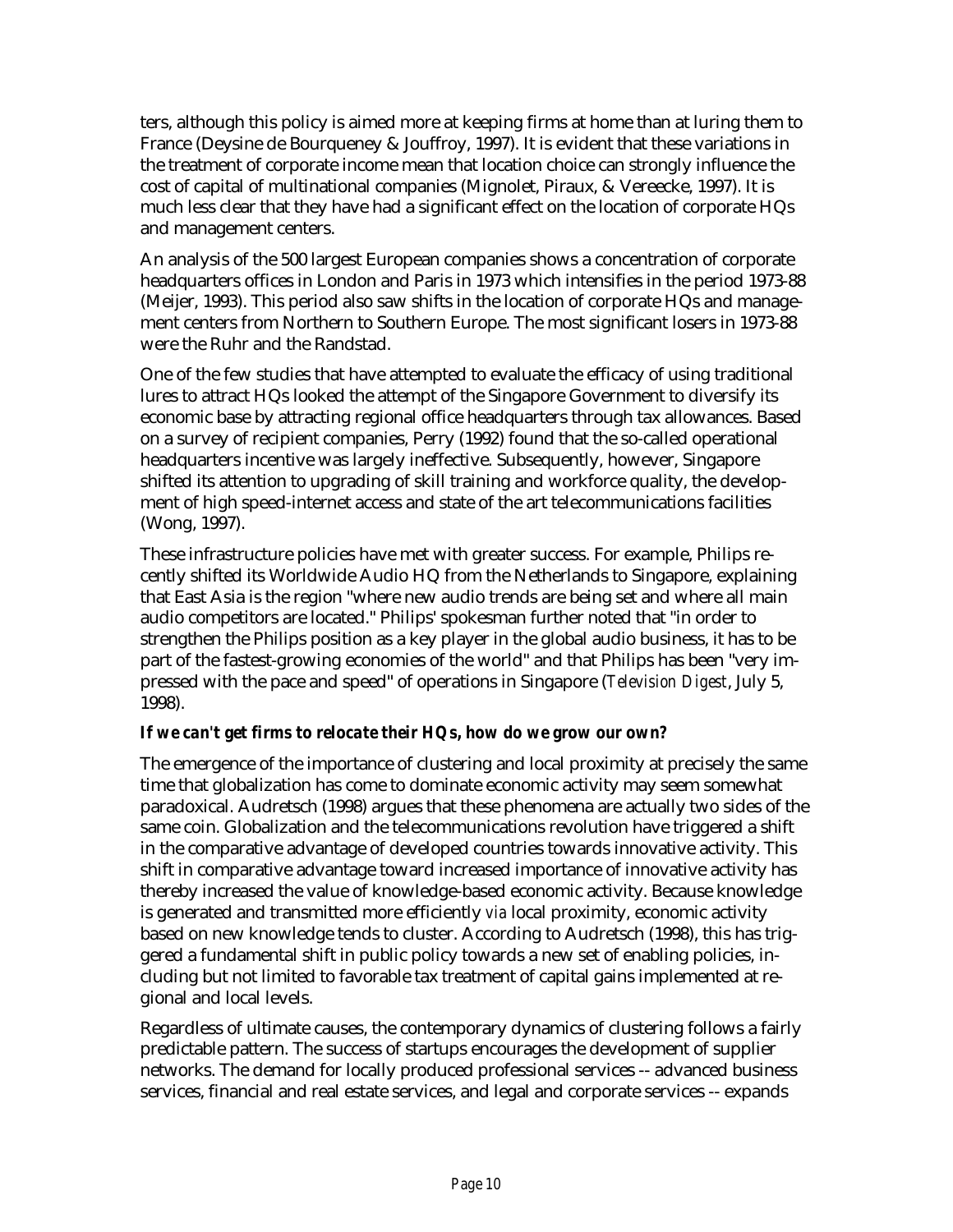(Bosman & de Smidt, 1993). The highly compensated employees of the firms providing these services further stimulate local economies. Successful startups, especially high-tech startups, and the growth of management centers have the effect, therefore, of promoting the in-migration of knowledge workers and their families. "These effects then lead to a virtuous circle of positive feedback, with advantage leading to greater advantage" (De-Vol, 1999: 91).

We are inclined to believe that local proximity is important to clustering for two reasons: because it promotes rapid diffusion of new knowledge, primarily among competitors, their suppliers, and their customers, and because face-to-face contact promotes trust. The role of trust in facilitating economic growth is widely acknowledged. A degree of trust is required to make markets effective, but the deeper kinds of inter-firm cooperation required for clustering to occur presupposes especially high levels of trust (Humphrey & Schmitz, 1998). One of the most important things that Oregon and AOI could do is promote the development of these deeper levels of trust at the local, metropolitan, and regional levels, perhaps by sponsoring venture capital networks or forums for idea-sharing and other kinds of productive collaborations.

#### **CONCLUSIONS**

As a result of our findings we recommend that:

- Oregon policy makers concentrate less on trying to attract corporate HQs and more on improving the conditions that are favorable for growing and keeping successful firms, at least until more information is available.
- Oregon policy makers conduct further study of Oregon's recently successful startups to better understand the state's unique strengths and weaknesses in growing firms.
- Oregon policy makers study the factors that would encourage keeping Oregon's HQs at home. Could the state facilitate employee takeovers? What else could Oregon do to keep its firm's HQs at home?

We should probably also ask if we are looking far enough ahead. In an age of delayering and decentralization, HQs are usually much smaller than once was the case. With effective and efficient connectivity and management controls and good air transport links it is likely that new product development and R&D (to name the two most important activities often associated with HQs) could be located anywhere. They do not have to be under the thumb of HQ top management. (Consider Gateway's recent headquarters move from S. Dakota to San Diego.) Might it, then, be better for a state to aspire to host product development and R&D, etc., rather than HQs? Might it be better if the *Fortune* 1000 or 3000 located the people that add the most value to their companies here instead of their top management? Might it be true that encouraging the co-location of firms in complimentary industries would be a better strategy than growing a single industry? These questions deserve answers that we do not now have.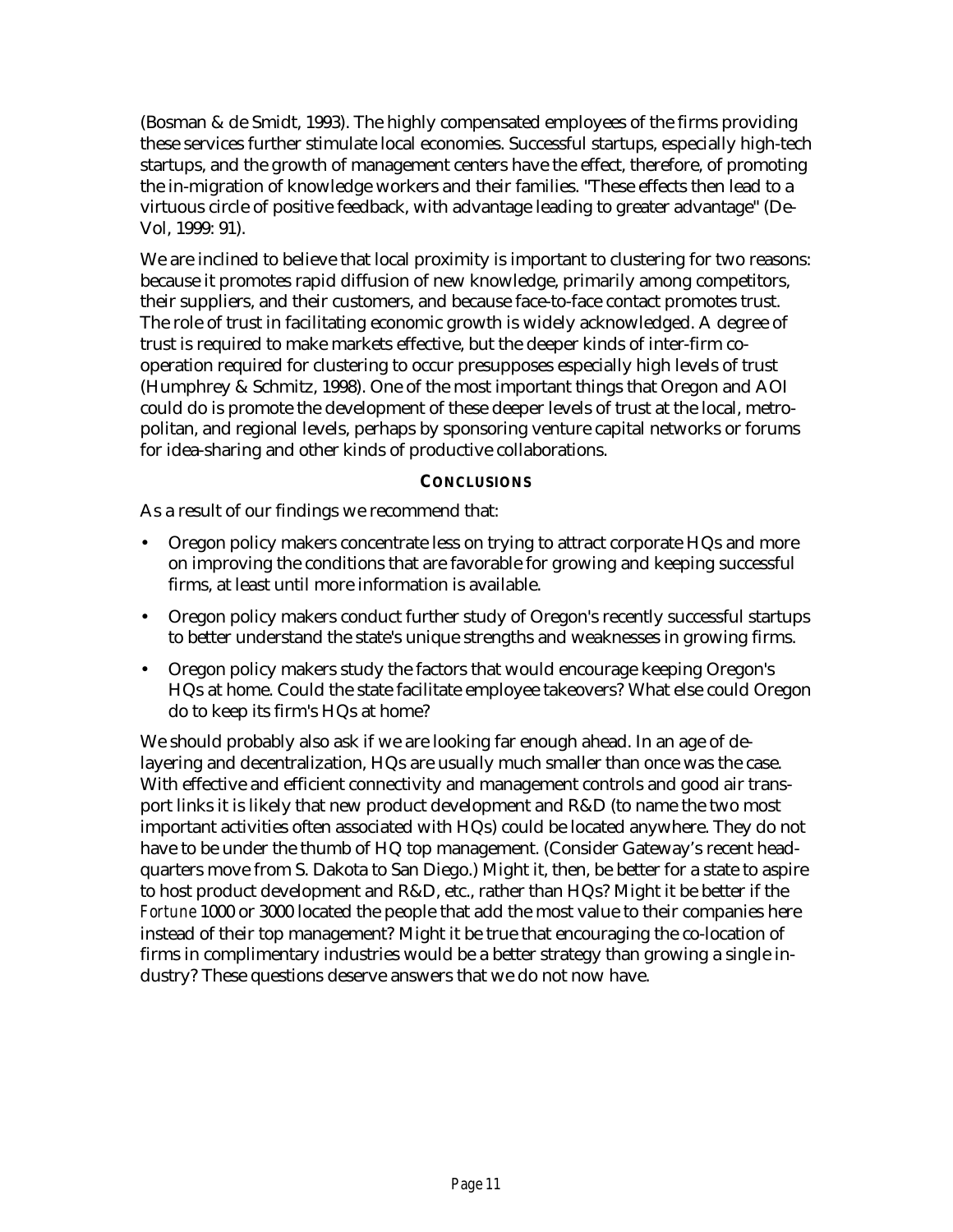#### **BIBLIOGRAPHY**

Ahnstrom, L. "Why are offices where they are? The search for factors determining the location of company headquarters." *GeoJournal*, 9, 2 (1984): pp. 163-170.

Alli, Kasim L., Ramirez, Gabriel G. and Yung, Kenneth. "Corporate Headquarters Relocation: Evidence from the Capital Markets." *American Real Estate and Urban Economics Association Journal,* 19, 4 (Winter 1991): pp. 583-599.

Anderson, Jack, "French Headquarters and Investment Incentives: A Comparative Analysis." *Bulletin for International Fiscal Documentation*, 49, 9 (September 1995): pp. 417-429.

Audretsch, David B. "Agglomeration and the Location of Innovative Activity." *Oxford Review of Economic Policy*, 14, 2 (Summer 1998): pp. 18-29.

Bosman, Jeroen and de-Smidt, Marc. "The Geographical Formation of International Management Centres in Europe." *Urban Studies*, 30, 6 (June 1993): pp. 967-980.

DeVol, Ross. "Propinquity Counts." *The Milken Institute Review*, 1, 3 (Third Quarter 1999): pp. 90-94.

Deysine de Bourqueney, Marie Amelie and Jouffroy, Renaud. "France: New Tax Developments to Encourage Foreign Investment in France: Headquarters, Logistics Centres and Taxation of Expatriates." *Bulletin for International Fiscal Documentation*, 51, 5 (May 1997): pp. 219-223.

Douvier, Pierre Jean. "International: Choosing the Right Location for Pooled Services of a Group of Companies." *Bulletin for International Fiscal Documentation*, 48, 1 (January 1994): pp. 7-13.

Evans, Alan W. "The Location of the Headquarters of Industrial Companies." *Urban Studies*, 10, 3 (October 1973): pp. 387-395.

Foss, Nicolai J. "On the Rationales of Corporate Headquarters." *Industrial and Corporate Change*, 6, 2 (March 1997): pp. 313-338.

Foss, Nicolai J. "Higher Order Industrial Capabilities and Competitive Advantage." *Journal of Industry Studies*, 3, 1 (June 1996): pp. 1-20.

Ghosh, Chinmoy, Rodriguez, Mauricio and Sirmans, C. F. "Gains from Corporate Headquarters Relocations: Evidence from the Stock Market." *Journal of Urban Economics*, 38, 3 (November 1995): pp. 291-311.

Gilliland, Stephen W., Schmitt, Neal and Wood, Lisa. "Cost-benefit determinants of decision process and accuracy." *Organizational Behavior & Human Decision Processes,* 56, 2 (November 1993): pp. 308-330.

Holloway, Steven R. and Wheeler, James O. "Corporate Headquarters Relocation and Changes in Metropolitan Corporate Dominance, 1980-1987." *Economic Geography,* 67, 1 (January 1991): pp. 54-74.

Humphrey, John and Schmitz, Hubert. "Trust and Inter-Firm Relations in Developing and Transition Economies." *Journal of Development Studies*, 34, 4 (April 1998): pp. 32-61.

Leland, S. "The Location of the Headquarters of Industrial Companies: A Comment Burns." *Urban Studies*, 14, 2 (June 1977): pp. 211-214.

Lemelin, Andre. "La logique du deploiement des activites economiques dans l'espace urbain de Montreal." (The Locational Logic of Economic Activities in Montreal. With English summary.) *L'Actualite Economique*, 67, 4 (December 1991): pp. 439-457.

Lincoln, James R. "The Urban Distribution of Headquarters and Branch Plants in Manufacturing: Mechanisms of Metropolitan Dominance." *Demography*, 15, 2 (May 1978): pp. 213-222.